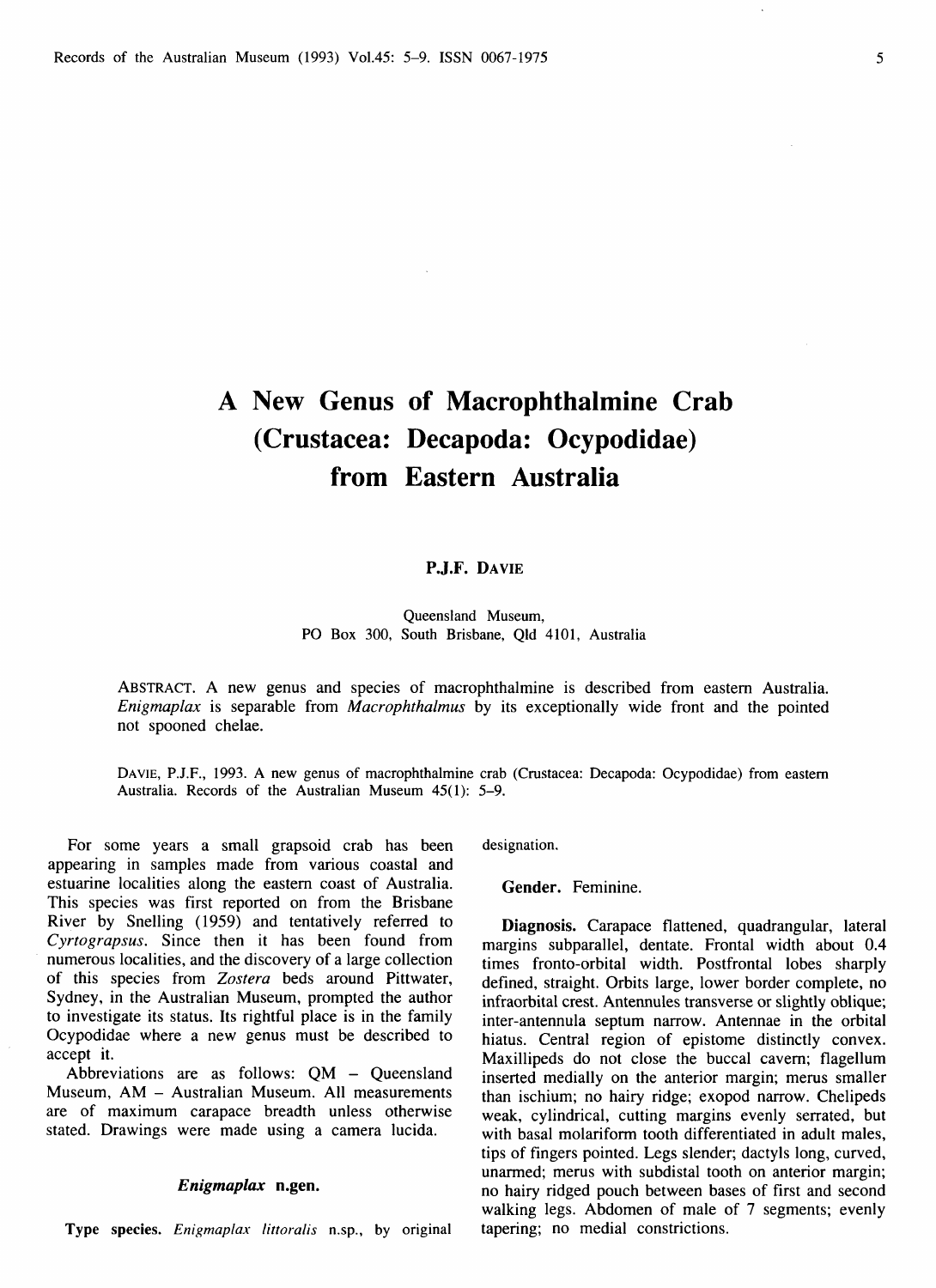## *Enigmaplax littoralis* **n.sp.**

## Figs la-1, 2a,b

**Type material.** HOLOTYPE, AM P20789, male (6.0 mm), Careel Bay, Pittwater, Sydney, NSW. Upper *Zostera,* 31 Oct. 1974, P. Hutchings. PARATYPES, QM W15087, 1 male, 2 females (3.0 - 4.0 mm), in front of Redbank Creek, Trinity Inlet, Cairns, north-east Qld, 11 Dec. 1974, R. Timmins. QM W11905, 2 males (4.5, 4.5 mm). Triangular Island, Shoalwater Bay, north-east Qld, Nov. 1982. QM W11906, female (4.5 mm), Triangular Island, Shoalwater Bay, north-east Qld, Nov. 1982. QM W7441, female (2.8 mm), rocky platform at mouth of Pulgul Creek, Urangan, Hervey Bay, south-east Qld, in crevice under rock, 23 July 1975, P. Davie. QM W7442, 2 males, 9 females (3.0 - 5.0 mm), from *Zostera,* south of Urangan Harbour, Hervey Bay, south-east Qld, 23 July 1975, P. Davie. QM W7415, 2 females (3.2, 4.1 mm). East Huth

Creek, main channel between Dinner Island and mainland, Moreton Bay, south-east Qld, subtidal *Zostera* using sweep net, 9 June 1976, J. McNalty *&.* P. Shanco. QM W8950, 2 males (3.3, 4.1 mm), between Dinner Island and Mainland, southern Moreton Bay, south-east Qld, sieved, subtidal, *Zostera, 9* June 1976, P. Shanco. QM W8775, male (3.9 mm), mouth of Brisbane River, along old Bar Cutting, past Bishop Island, south-east Qld, 22 July 1975, L.H. Park. QM W8774, male (3.7 mm), female (3.7 mm), mouth of Brisbane River, past Luggage Point, south-east Qld, 9 Dec. 1976, L.H. Park. AM P20372, 2 males (6.1, 7.5 mm) 1 female (9.0 mm), Careel Bay, Pittwater, NSW, 8 Nov. 1973, P. Hutchings. AM P20370, 2 females (8.4, 6.7 (ovig.) mm) 2 males (4.3, 4.2 mm), Careel Bay, Pittwater, NSW, 8 Nov. 1973, P. Hutchings. AM P20764, 2 males (5.5, 4.5 mm), Careel Bay, Pittwater, NSW, upper *Zostera,* 31 Oct. 1974, P. Hutchings. AM P20366, 1 female (7.7 (ovig.) mm) 1 male (5.7 mm), Careel Bay, Pittwater, NSW, 8 Nov. 1973, P. Hutchings. AM P9211, 2 ovig. females (6.2, 9.4 mm) 1 male (5.6 mm), Cunnamatta Bay, Port Hacking,



**Fig.l.** *Enigmaplax littoralis* n.sp., a-d, outline of carapace shapes showing variation in anterolateral borders and degree of frontal lobe development ( $a =$  male 6.1 mm,  $b =$  male 7.5 mm,  $c =$  female 9.0 mm,  $d =$ female 9.4 mm); e, right chela of holotype male; f, detail of distal chitinous crests on fingers of holotype male; g, right chela of AM P9211, an ovigerous female; h-j, first male pleopod of AM P20372; k, third maxilliped of holotype; 1, abdomen of holotype.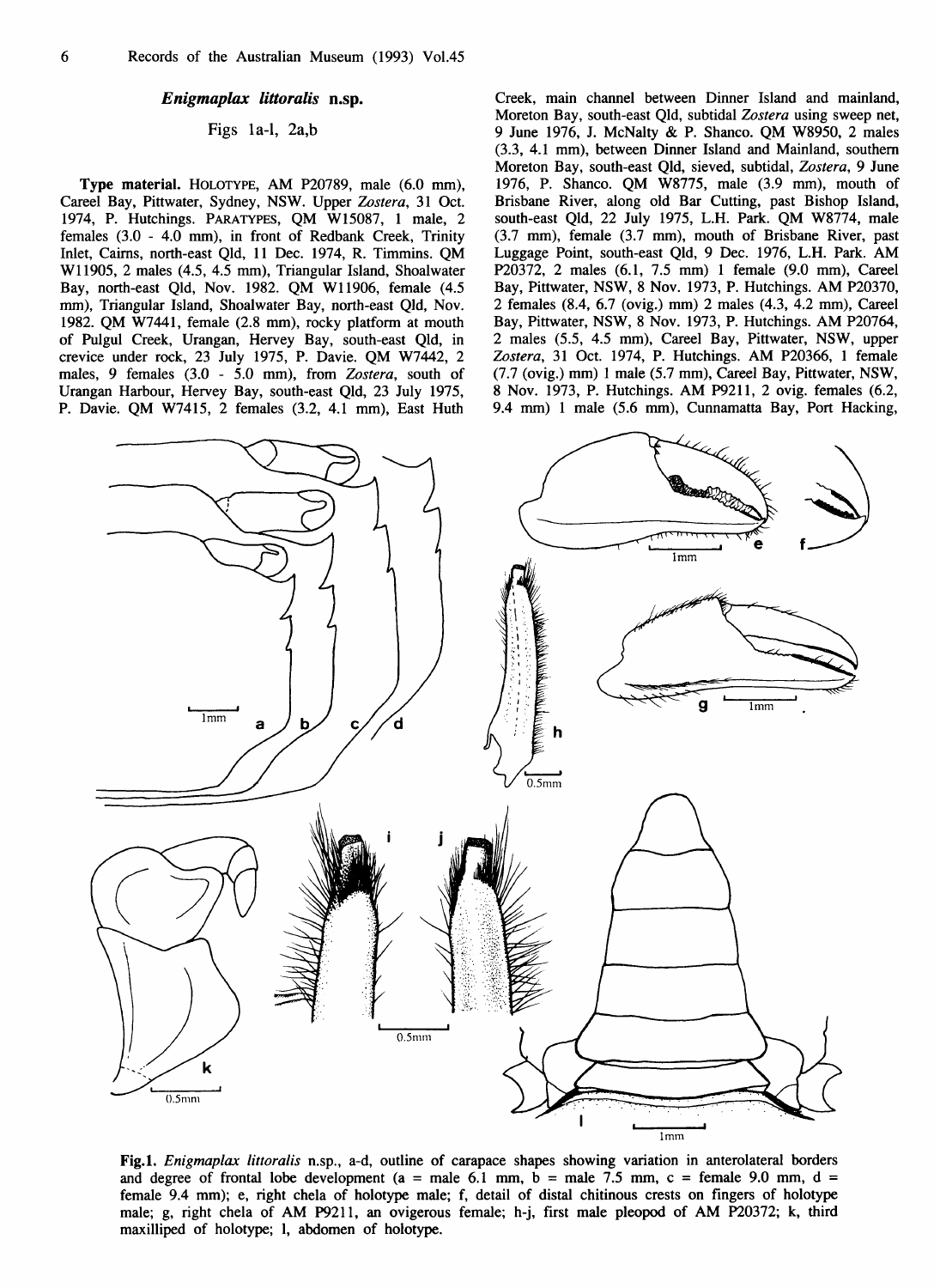NSW, among weeds on tidal flats at low tide, Oct. 1925, Pres. M. Ward. AM P20364, 1 male (6.7 mm), Riley's Island, Brisbane Waters, NSW, Zostera, May 1973, P. Hutchings. AM P20185, 1 female (5.4 mm) 2 males (3.8, 4.2 mm), Towra Point, Botany Bay, NSW, *Zostera,* 1974, P. Ikin. AM P19946, 1 male (4.0 mm), Careel Bay, Pittwater, NSW, 30 July 1973, P. Hutchings. AM P20363, female (ovig.) (7.3 mm), Careel Bay, Pittwater, NSW, lower *Zostera,* 8 Nov. 1973, P. Hutchings. AM P24989, ovig. female (7.3 mm), Careel Bay, Pittwater, Broken Bay, NSW, amongst Zostera grass, 16 Feb. 1946, E. Pope. AM P19948, male (3.4 mm), female (4.9 mm), Careel Bay, Pittwater, NSW, 10 June 1973, P. Hutchings. AM P20377, 3 ovig. females (8.6, 6.1, 5.6 mm), Careel Bay, Pittwater, NSW, lower *Zostera,* 8 Nov. 1973, P. Hutchings. AM P19944, ovig. female (8.3 mm), Careel Bay, Pittwater, Sydney, NSW, 30 July 1973, P. Hutchings. AM P19949, female (6.1 mm), Careel Bay, Pittwater, Sydney, NSW, 10 June 1973, P. Hutchings. AM P20373, immat. female (4.9 mm), Careel Bay, Pittwater, Sydney, NSW, *Zostera,* 30 July 1973, P. Hutchings. AM P20787, 2 immat. females (5.3, 5.0 mm), Careel Bay, Pittwater, NSW, Zostera, 31 Oct. 1974, P. Hutchings. AM P20766, ovig. female (7.2 mm), Careel Bay, Pittwater, NSW, Zostera, 31 Oct. 1974, P. Hutchings.

**Description.** Carapace: flattened; subquadrate, breadth 1.1 - 1.2 times length; regions slightly defined; distinct gastrocardiac groove; surface smooth or microscopically granular. Lateral borders variable, from subparallel in small specimens to markedly convergent especially in large females, such that point of greatest carapace breadth varies between external orbital angles and posterolateral angles (about level of third walking legs). Three anterolateral teeth; first (external orbital angle) the largest; second of same form but smaller; third the smallest but distinct; sometimes a slight indication of a fourth. Lateral edges more or less minutely granulated; a longitudinal low granulate crest on posterobranchial region near posterolateral carapace margin.

Front prominent; distinctly less than hind width (about 0.7 times); approximately equal to, or even wider than width of orbit; and about 0.42 times fronto-orbital width. Anterior edge in dorsal view usually straight but sometimes may be shallowly bilobed. Upper orbital margin sinuous, slanting towards external orbital angle. Postfrontal lobes sharply defined, straight, separated by



Fig.2. *Enigmaplax littoralis* n.sp., paratype male (QM W7442): a, dorsal aspect; b, frontal view.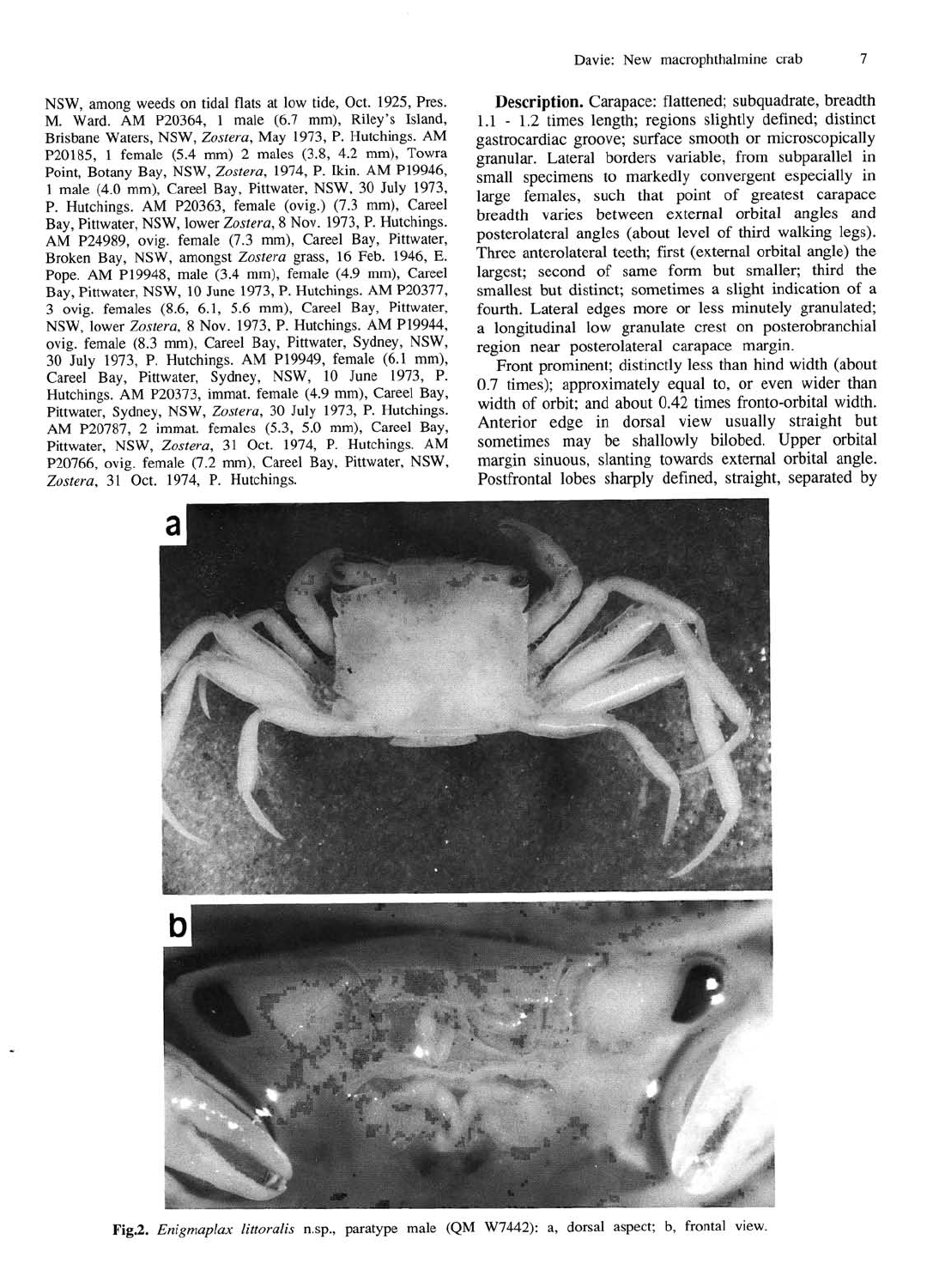narrow notch, and marked by a horizontal line of granules and a row of long feathered setae. Long setae also present along lateral edges of carapace and bases of walking legs.

Eyes large; may reach slightly beyond external orbital angles but usually well short of these, especially in large females. Antennae long reaching almost to tips of corneas; lie within orbital hiatus. A single simple seta arises from tip of penultimate segment of flagellum and varies in length from short to two thirds length of flagellum.

Antennules separated by a narrow septum, basal segment inflated, flagellum lies transversely or slightly obliquely. Epistome quite broad, lower edge sinuous, clearly convex medially. Lower orbital margin entire, finely granular.

Third maxillipeds separated by a median hiatus and do not close buccal cavern; hairy along internal margins. Merus about three quarters length of ischium. Anterior edge of ischium slants down towards upwardly directed lobe of inner anterior margin. External margin of merus rounded; anterior margin concave with carpus emerging more or less centrally. Exopod narrow (length about 5.5 times breadth); width of exopod about 0.4 times width of ischium.

Abdomen does not occupy entire space between hind walking legs; composed of 7 free segments; third segment expanded and forms greatest breadth; other segments taper gradually. Telson breadth 1.4 times length; breadth of penultimate segment 2.5 times length. Telson 1.3 times length of penultimate; breadth of penultimate 1.4 times breadth of telson at base. Telson the longest; segments 4 and 6 subequal; segment 5 slightly longer than 4 and 6. Telson rounded anteriorly.

Chelipeds subequal. Merus with patch of setae on internal face, thickest distally; setae continue onto internal edge of carpus and form a thick mat on inside of palm and fixed finger, extending around gape and along inner margins of both fingers. Merus and carpus unarmed. Palm not especially robust. Length of moveable finger 0.5 - 0.6 times length of palm in males. Fingers pointed distally, cutting margins of both fingers evenly serrated over most of their length, but with distal quarter having chitinous crests; on immovable finger this crest is pectinate, while on dactyl it is a continuous sharp crest. Males sometimes with a more or less distinct differentiated tooth near base of moveable finger. A granulated ridge arises on tip of fixed finger and runs the length of the palm. Lower margin of palm and fixed finger shallowly concave. Moveable finger slightly curved.

Female chelae smaller and more slender than males, without patches of setae on inside of merus, carpus and palm, and with distal chitinous crests on cutting margins of fingers extending back about a half to two thirds of distance towards articulation.

Walking legs: (ratios apply to third walking leg); long (about 2 times carapace width), and slender with length of merus about 3.5 times width. Merus with sharp spine subdistally on anterior margin. Dactylus long, equal in length to propodus, unarmed. Length of merus and basis

equal to length of carpus and propodus. Margins of meri of first 3 pairs are slightly convex, but of last pair are straight and parallel. Row of fine long setae on posterior margin of propodus of fourth leg and on posterior and anterior margins of dactylus.

First male pleopod as figured.

**Habitat.** Intertidal or very shallow subtidal, in *Zostera*  beds, algal mats, and under rocks. Snelling (1959) recorded it from the Brisbane River from under stones in the littoral zone from the mouth to about 10 km upstream where salinity would fluctuate from about 15- 30 parts per thousand.

**Distribution.** Eastern Australia from Cairns in the north to Sydney in the south.

**Discussion.** Snelling (1959) recorded a species from the Brisbane River which she tentatively referred to *Cyrtograpsus.* She wrote to M.W.F. Tweedie of the, then. Raffles Museum in Singapore for confirmation of identification and the following reply was received: 'The series contains two species. One is, I think, conspecific with *Camptandrium paludicola* Rathbun...The other seems to be a species of the same genus... probably undescribed. However, the genus to which these both belong is not, I am almost certain, *Camptandrium'.* Barnard (1955) erected a new genus, *Ilyograpsus,* to receive his /. *rhizophorae.* This species proved to be a junior synonym of *C. paludicola* but the genus *Ilyograpsus* remained valid and so *C. paludicola* was transfered from the Ocypodidae to the Grapsidae.

The other species from Snelling's collections referred to by Tweedie would seem to be *Enigmaplax littoralis*  as this species does bear certain resemblances to *Ilyograpsus paludicola* and during extensive collecting in the Brisbane River and from other south-eastern Queensland localities no other species has been found which could be considered a close ally. *Shenius anomalum* (Shen, 1935) is also of similar appearance to /. *paludicola* but has not yet been reported from Australia. According to Serène (1974) it belongs in the Dotillinae (= Scopimerinae). The strong medial constriction of the male abdomen and the shape of the first male pleopod in *S. anomalum* both indicate that there is no close affinity with *Enigmaplax.* 

*Enigmaplax* is difficult to place into either the Ocypodidae or the Grapsidae because of the overlap in the familial definitions. It does, for example, look far closer to species of *Hemigrapsus* and *Euchirograpsus*  than to any of the ocypodids. Within the Grapsidae, however, only members of the subfamilies Varuninae and Sesarminae have the male abdomen not covering the surface of the sternum between the last pair of ambulatory legs. It must be excluded from the Varuninae because the lower orbital border is complete and not supplemented by a lower orbital crest, and the Sesarminae is not suitable as there is no hairy ridge on the third maxillipeds.

Of the subfamilies of the Ocypodidae, the Macrophthalminae alone is suitable. Sakai (1976: 598)